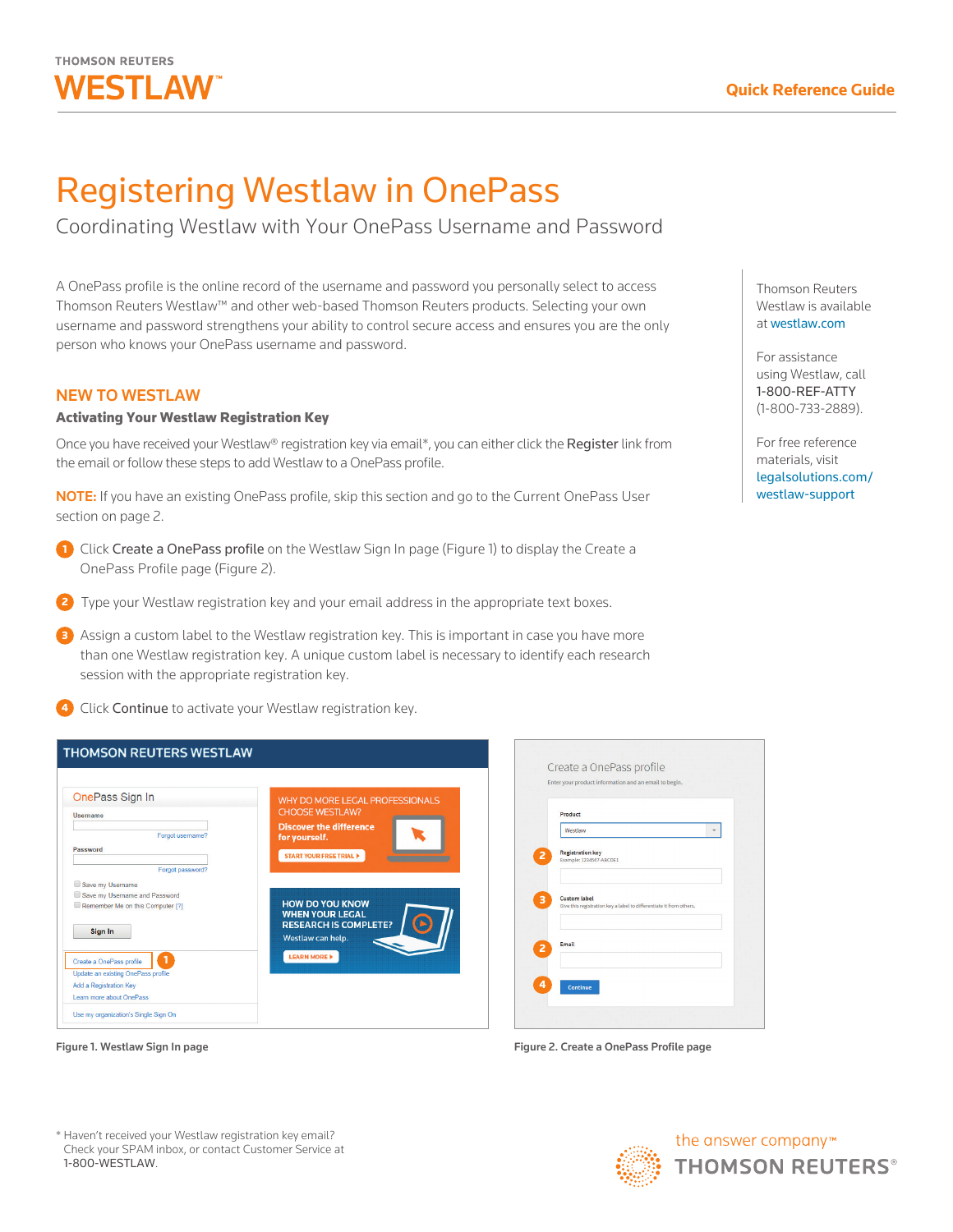5 Click Continue to Westlaw to begin your research session.

NOTE: If a OnePass profile is already associated with your email address, you'll get a "registration complete" message and can click Continue to Westlaw to sign in.

| <b>OnePass</b> |                                                                |  |
|----------------|----------------------------------------------------------------|--|
|                | registration complete                                          |  |
|                | Your OnePass Profile has been successfully created or updated. |  |
|                | Westlaw                                                        |  |
|                | <b>Custom label</b><br>Work                                    |  |
|                | Email<br>john.smith@testuser.com                               |  |
|                | 5<br><b>Continue to Westlaw</b>                                |  |

Figure 3. Registration Complete page

## CURRENT ONEPASS USER

#### Updating Your OnePass Profile

To edit or update your OnePass profile, follow these steps:

- 1 Click Update an existing OnePass profile on the Westlaw Sign In page (Figure 4) to display the OnePass Sign In page (Figure 5).
- 2 Type your OnePass username and password in the appropriate text boxes and click Sign In to display the OnePass Products page (Figure 6).

| <b>THOMSON REUTERS WESTLAW</b>                                                                                       |                                                                                                                   | - Back to Westlaw                                                                                                                                  |                                                                                                                                                                               |
|----------------------------------------------------------------------------------------------------------------------|-------------------------------------------------------------------------------------------------------------------|----------------------------------------------------------------------------------------------------------------------------------------------------|-------------------------------------------------------------------------------------------------------------------------------------------------------------------------------|
| OnePass Sign In<br>Username<br>Forgot username?<br>Password                                                          | WHY DO MORE LEGAL PROFESSIONALS<br><b>CHOOSE WESTLAW?</b><br><b>Discover the difference</b><br>for yourself.      | THOMSON REUTERS<br><b>OnePass</b><br>Forgot username?<br>Username                                                                                  | â<br>Sign in to multiple Thomson<br>Reuters products with a single<br>username<br>Use OnePass to sign in to Westlaw,                                                          |
| Forgot password?<br>Save my Username<br>Save my Username and Password                                                | <b>START YOUR FREE TRIAL D</b>                                                                                    | 2<br>Forgot password?<br>Password<br>Show Text                                                                                                     | Practical Law, eDiscovery Point,<br><b>Drafting Assistant, Firm Central,</b><br><b>Westlaw International</b> ,<br>lawschool.westlaw.com. OuickView+,<br>My Account, and more. |
| Remember Me on this Computer [?]<br>Sign In                                                                          | <b>HOW DO YOU KNOW</b><br><b>WHEN YOUR LEGAL</b><br>$\Theta$<br><b>RESEARCH IS COMPLETE?</b><br>Westlaw can help. | Sign in<br>Create a OnePass profile                                                                                                                | Learn more                                                                                                                                                                    |
| Create a OnePass profile<br>Update an existing OnePass profile<br>Add a Registration Key<br>Learn more about OnePass | <b>LEARN MORE &gt;</b>                                                                                            |                                                                                                                                                    |                                                                                                                                                                               |
| Use my organization's Single Sign On                                                                                 |                                                                                                                   | Language English<br>$\rightarrow$<br>@ 2017 Thomson Reuters. - US Technical Support: 1-800-934-9378 - Global Support Contacts - Device Information | THOMSON REUTERS                                                                                                                                                               |

Figure 4. Westlaw Sign In page

Figure 5. OnePass Sign In page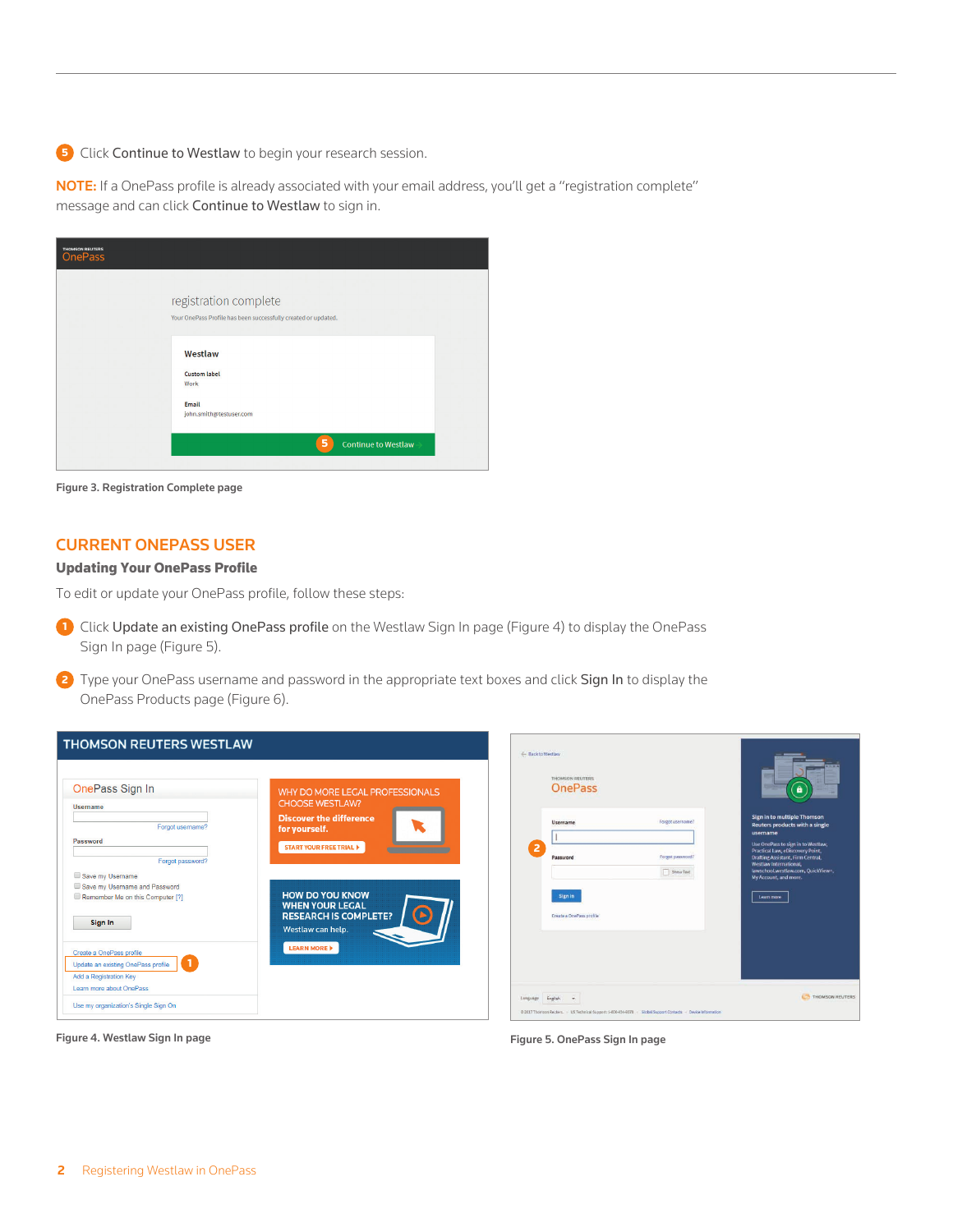<sup>3</sup> Click Register a product to select a product and add your registration key.

4 Click Save to return to the OnePass Products page.

| <b>Back to Westlaw</b>                                                                                          |                                                |                                                                                            |
|-----------------------------------------------------------------------------------------------------------------|------------------------------------------------|--------------------------------------------------------------------------------------------|
| <b>THOMSON REUTERS</b><br><b>PRODUCTS</b><br><b>OnePass</b>                                                     | <b>SECURITY</b><br><b>PROFILE</b>              | Register a product<br>Hi, John Sign out                                                    |
| Products<br>$+$ Register a product                                                                              | $\blacksquare$                                 | Add a new product registration key to your OnePass profile.                                |
| <b>PRODUCT LIST</b>                                                                                             | Westlaw                                        | Product                                                                                    |
| Westlaw                                                                                                         | next.westlaw.com                               | Select a product                                                                           |
| Doc & Form Builder                                                                                              | <b>CUSTOM LABEL</b><br><b>REGISTRATION KEY</b> | 3<br><b>Registration key</b>                                                               |
| <b>Drafting Assistant</b>                                                                                       | 1234567-ABCDE1<br>Work DEFAULT                 | Edit                                                                                       |
| <b>DraftingSource</b><br><b>Practical Law UK (New</b><br>Platform)<br><b>Practical Law US (New</b><br>Platform) |                                                | <b>Custom label</b><br>Give this registration key a label to differentiate it from others. |
| <b>WestlawNext Canada</b><br><b>WestlawNext Tax</b>                                                             |                                                | Cancel<br>Save                                                                             |

Figure 6. OnePass Products page

Figure 7. Register a Product page

<sup>5</sup> If you want to update your Westlaw registration information, click Westlaw in your product list.

6 Click Edit to change the custom label for a Westlaw registration key or to update your Westlaw registration key.

| <b>Back to Westlaw</b>                                      |                                   |                         |                   |
|-------------------------------------------------------------|-----------------------------------|-------------------------|-------------------|
| <b>THOMSON REUTERS</b><br><b>PRODUCTS</b><br><b>OnePass</b> | <b>PROFILE</b><br><b>SECURITY</b> |                         | Hi, John Sign out |
| Products<br>$+$ Register a product                          |                                   |                         |                   |
| <b>PRODUCT LIST</b><br>5<br>Westlaw                         | Westlaw<br>next.westlaw.com       |                         |                   |
| Doc & Form Builder                                          | <b>CUSTOM LABEL</b>               | <b>REGISTRATION KEY</b> |                   |
| <b>Drafting Assistant</b>                                   | Work DEFAULT                      | 1234567-ABCDE1          | 6<br>Edit         |
| <b>DraftingSource</b>                                       |                                   |                         |                   |
| <b>Practical Law UK (New</b><br>Platform)                   |                                   |                         |                   |
| <b>Practical Law US (New</b><br>Platform)                   |                                   |                         |                   |
| <b>WestlawNext Canada</b>                                   |                                   |                         |                   |
| <b>WestlawNext Tax</b>                                      |                                   |                         |                   |

Figure 8. OnePass Products page